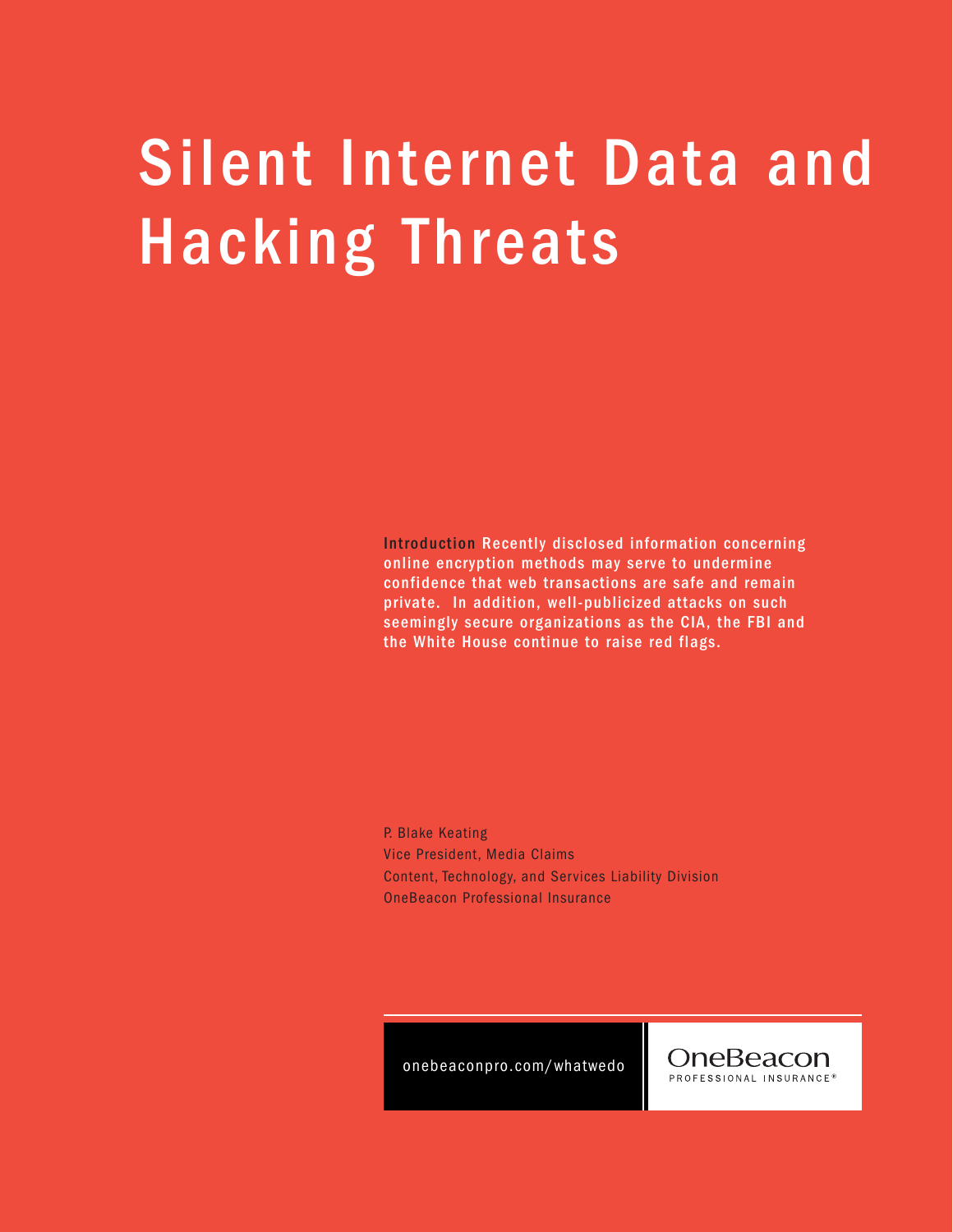Recently disclosed information concerning online encryption methods may serve to undermine confidence that web transactions are safe and remain private. Additionally, individuals, businesses and government agencies that utilize intellectual property that the Chinese and Russians know of, and may have an interest in, are now adopting new security methods.

All of this comes on the heels of well publicized hacking attacks on a wide variety of organizations such as the CIA, the FBI, the Department of Defense, the White House, the U.S. Chamber of Commerce and the Vatican. News has even leaked of a recent compromised telephone call between the FBI and Scotland Yard about the hacking group known as "Anonymous". Somehow "Anonymous" hacked into computers and telephone systems that enabled it to listen to the call between the two well-known law enforcement agencies in real time as the call took place. Ironically, the call's subject matter was itself concerning "Anonymous" and the dangers posed by the increasingly brazen outlaw organization. The call was later broadcast on the internet, both in voice and in the form of written transcript much to law enforcement's chagrin.

The FBI's head of cyber security, Shawn Henry, who is soon to step down, recently opined that hackers are too talented to be stopped by current defense measures without changes in both technology and behavior. He believes that many organizations have already been hacked as they are unknowingly operating vulnerable networks. Other cyber defense experts have agreed that there is not one secure, unclassified computer network in America.

Most recently, the FBI has disclosed that the hacker known as Sabu, leader of "LulzSec", a subgroup of the hacking confederation "Anonymous", has been identified and has become an FBI informant. His identity was determined from analysis of data from online evidence, including chatrooms and social networking sites.

As deficient as technological defenses currently are, many experts still believe that the behavioral patterns of computer users may actually pose a greater problem. Password fatigue from the repeated use of many different and changing password requirements mean that individuals seek to develop easy to remember – but therefore easily discovered – passwords, that are unfortunately, easily cracked or guessed.

While in the past many of the hacking activists have proudly announced the results of their illegal conduct, this behavior may become less prevalent in the future because of the recent monitoring of internet sites including message boards and online forums by law enforcement at a number of government levels. But the reduction of online "chatter" about hacking will likely not mean hacking incidents have themselves become more rare, only that the bragging about it has subsided.

American and European mathematicians have recently learned of unexpected vulnerabilities in the encryption methods used across the world for banking, online shopping and other internet transactions that are intended to remain private and secure. The flaw involves a relatively small, but sizably significant, number of cases in which the encryption systems are to generate random numbers. The discovery means that website operators will need to make changes to ensure their encryption systems are, in fact, random and secure. Previously undetected, such flaws erode confidence in the worldwide online commerce system, which is based on purported security afforded by "public key cryptographic infrastructure". The researchers were able to prove that some percentage of numbers were not truly random, thereby making it possible to determine underlying numbers or secret keys used to generate the so called public key. The researchers say that they inadvertently learned of some 27,000 different keys that offered no security and